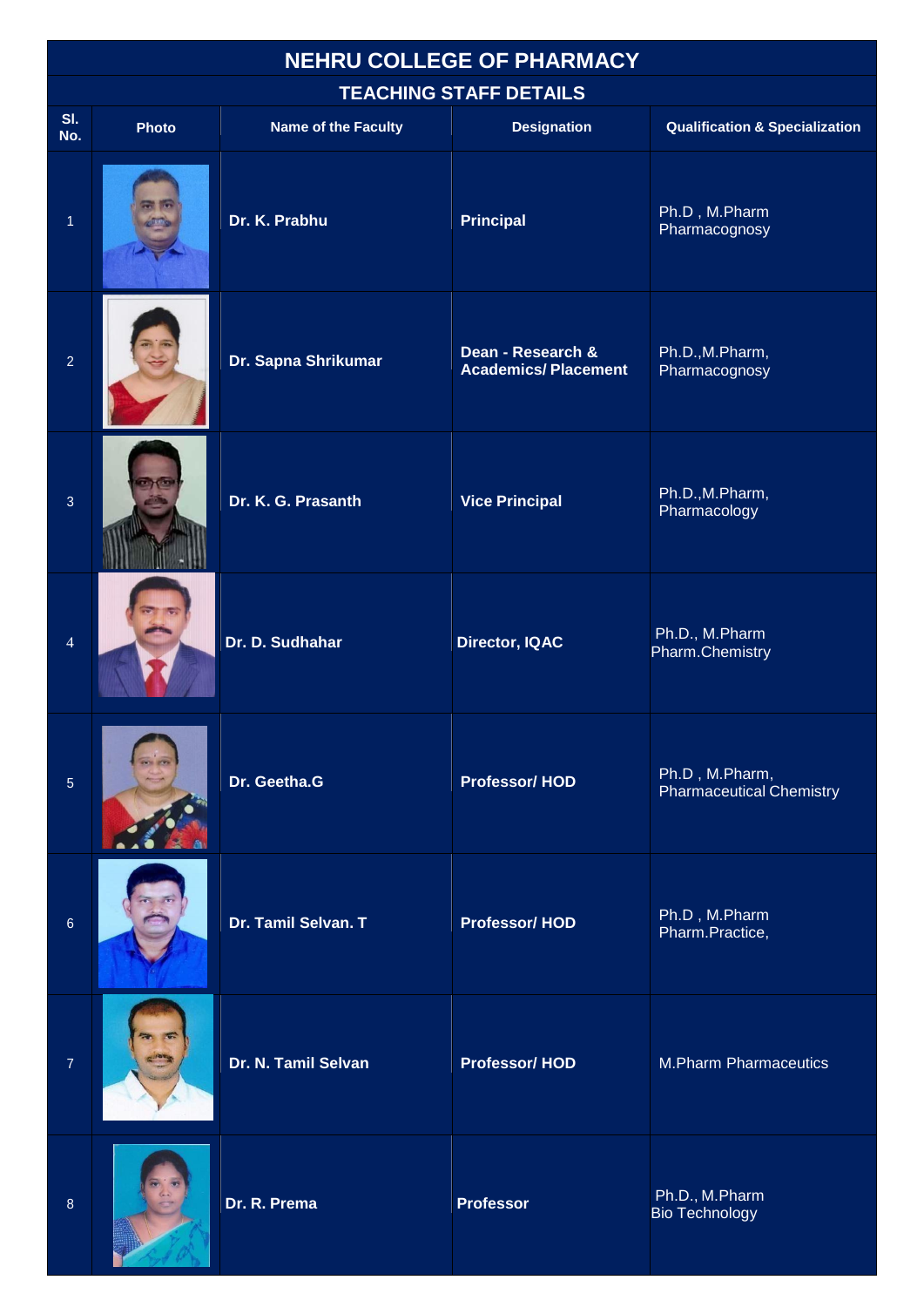| $9\,$ | Dr. C. Senthil Kumar           | <b>Professor &amp; Research</b><br><b>Coordinator</b> | Ph.D.<br><b>M.Pharm Pharmaceutics</b> |
|-------|--------------------------------|-------------------------------------------------------|---------------------------------------|
| 10    | Mr. S. Mahendran               | <b>Associate Professor</b>                            | <b>M.Pharm Pharmaceutics</b>          |
| 11    | Mrs. Vineetha. S.              | <b>Associate Professor</b>                            | M.Pharm Pharm.Practice                |
| 12    | <b>Mrs. Seetha Harilal</b>     | <b>Associate Professor</b>                            | M.Pharm Pharmacology                  |
| 13    | Mr. K. Ragesh                  | <b>Associate Professor</b>                            | M.Pharm Pharm. Analysis               |
| 14    | Mr. Mejo Joseph                | <b>Associate Professor</b>                            | M.Pharm Pharm.Chemistry               |
| 15    | <b>Mrs. Anna Febin Francis</b> | <b>Associate Professor</b>                            | <b>M.Pharm Pharmaceutics</b>          |
| 16    | Mrs. Rajasree. S.              | <b>Associate Professor</b>                            | M.Pharm Pharm.Practice                |
| 17    | Mrs. Divya Gupta. P.K.         | <b>Associate Professor</b>                            | <b>M.Pharm Pharmaceutics</b>          |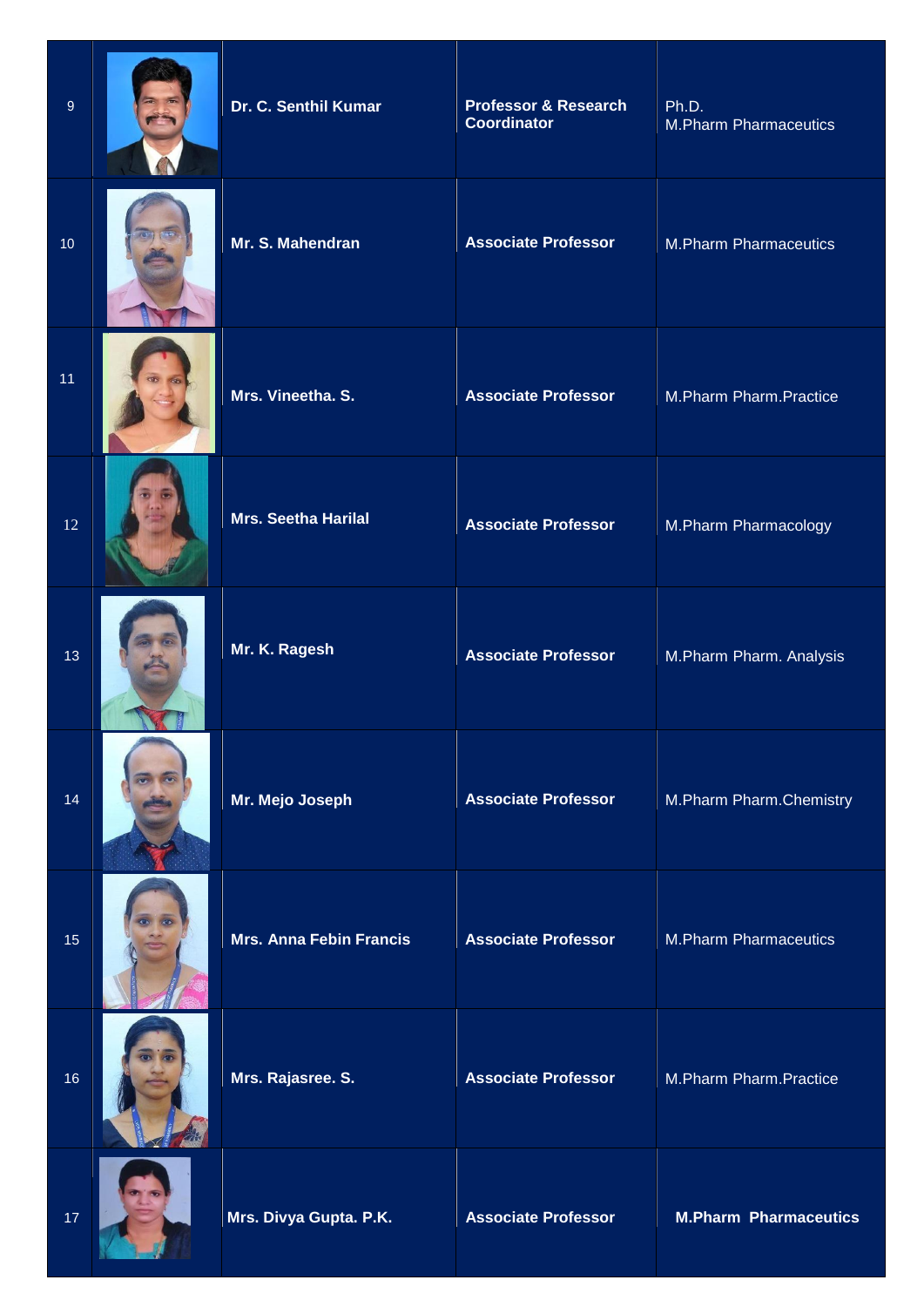| 18 | Mr. Rajesh. K.            | <b>Asst. Professor</b> | <b>M.Pharm Pharmaceutics</b> |
|----|---------------------------|------------------------|------------------------------|
| 19 | Mrs. Abitha. H.           | <b>Asst. Professor</b> | M.Pharm, Pharm. Chemistry    |
| 20 | Mrs. Geethanjaly. N.S.    | <b>Asst. Professor</b> | M.Pharm Pharm.Chemistry      |
| 21 | Mrs. Jasna. T.J.          | <b>Asst. Professor</b> | M.Pharm Pharmacognosy        |
| 22 | Mrs. Anchu. C.            | <b>Asst. Professor</b> | M.Pharm Pharm.Practice       |
| 23 | Mr. Dawn. V.J.            | <b>Asst. Professor</b> | M.Pharm Pharm.Practice       |
| 24 | Mrs. Sheena. U.           | <b>Asst. Professor</b> | <b>M.Pharm Pharmaceutics</b> |
| 25 | <b>Mrs. Nihala Nazeer</b> | <b>Asst. Professor</b> | <b>M.Pharm Pharmaceutics</b> |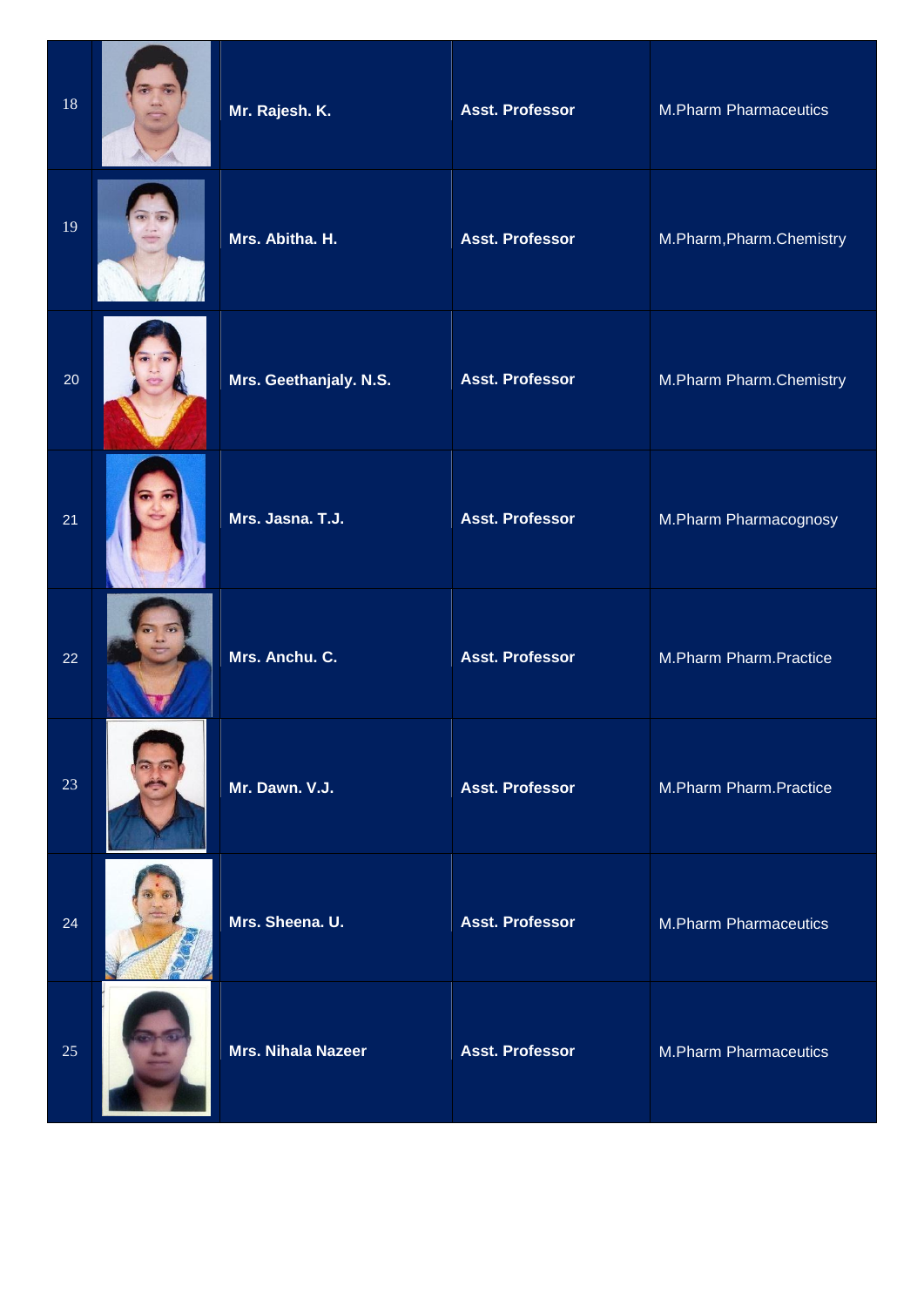| 26 | Mrs. Binuja. S.S.         | <b>Asst. Professor</b> | M.Pharm Pharm.Chemistry      |
|----|---------------------------|------------------------|------------------------------|
| 27 | Mrs. Sujitha. P.V.        | <b>Asst. Professor</b> | M.Pharm Pharmacology         |
| 28 | Mrs. Arya Jayakumar       | <b>Asst. Professor</b> | M.Pharm Pharm.Practice       |
| 29 | Mrs. Aswathy. J           | <b>Asst. Professor</b> | M.Pharm Pharm.Chemistry      |
| 30 | <b>Mrs. Arya Alocious</b> | <b>Asst. Professor</b> | Pharm D                      |
| 31 | Mrs. Jincy. V. Varghese   | <b>Asst. Professor</b> | <b>M.Pharm Pharmaceutics</b> |
| 32 | Ms. K. V. Vismaya         | <b>Asst. Professor</b> | M.Pharm Pharm.Chemistry      |
| 33 | Mr. Jithin Mathew         | <b>Asst. Professor</b> | M.Pharm Pharmacology         |
| 34 | Ms. Amrutha. S            | <b>Asst. Professor</b> | M.Pharm Pharm.Chemistry      |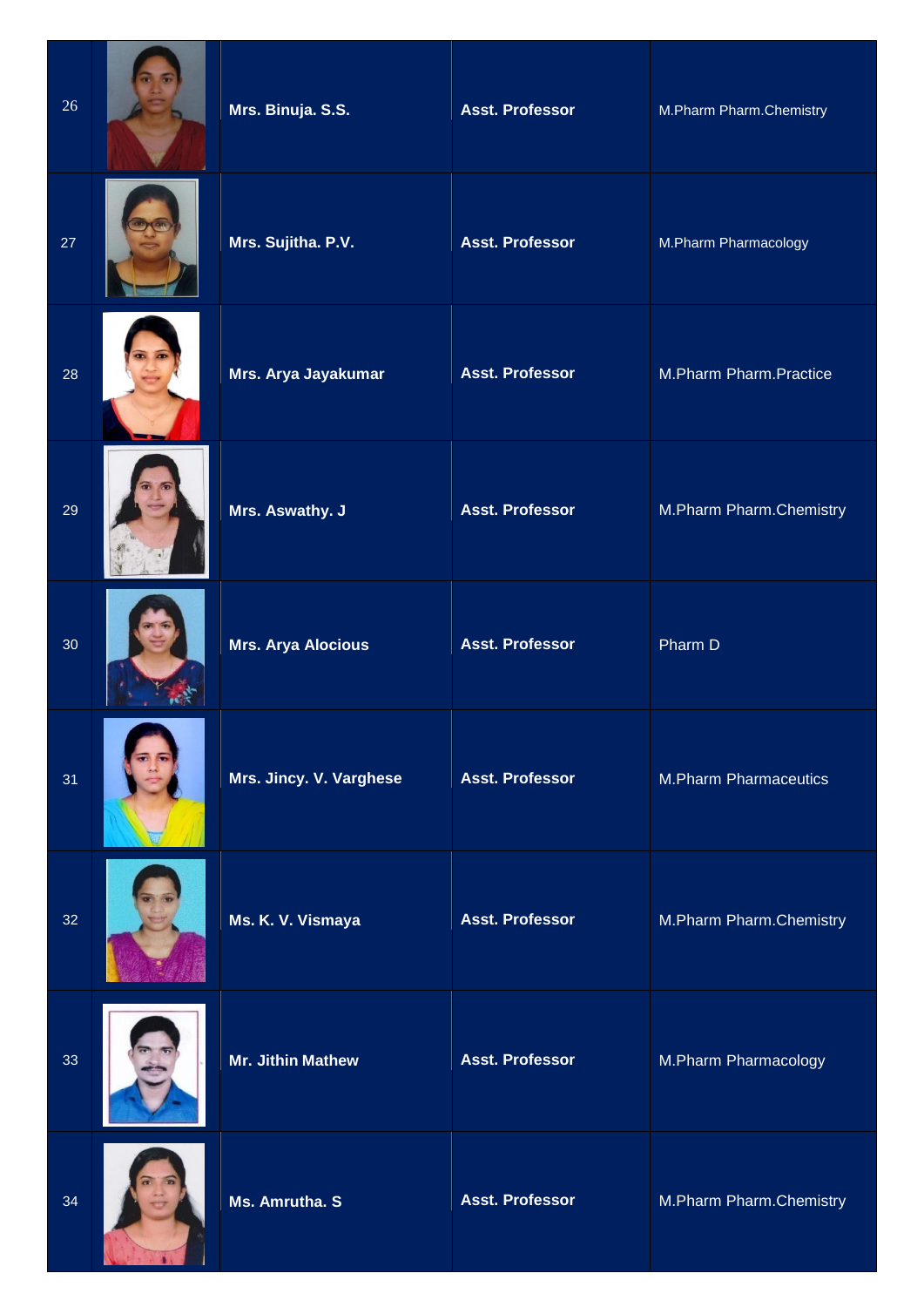| 35 | Mrs. Veena. K. R     | <b>Asst. Professor</b> | <b>M.Pharm Pharmaceutics</b> |
|----|----------------------|------------------------|------------------------------|
| 36 | Mrs. Sneha. V. R     | <b>Asst. Professor</b> | <b>M.Pharm Pharmaceutics</b> |
| 37 | Ms. Athira. J. S.    | <b>Asst. Professor</b> | M.Pharm Pharmacy Analysis    |
| 38 | Mr. Aswin. E.V       | <b>Guest Faculty</b>   | M.Pharm Pharmacognosy        |
| 39 | Mrs. Reshma. B.V     | <b>Asst. Professor</b> | M.Pharm Pharmacology         |
| 40 | Ms. Gayathry. P      | <b>Asst. Professor</b> | M.Pharm Pharmacology         |
| 41 | Mrs. Akshaya.K       | <b>Asst. Professor</b> | M.Pharm Pharmacology         |
| 42 | Mrs. Drisya. M.K     | <b>Asst. Professor</b> | M.Pharm Pharmacognosy        |
| 43 | Ms. Sreelakshmi. K.P | <b>Asst. Professor</b> | M.Pharm Pharmacognosy        |